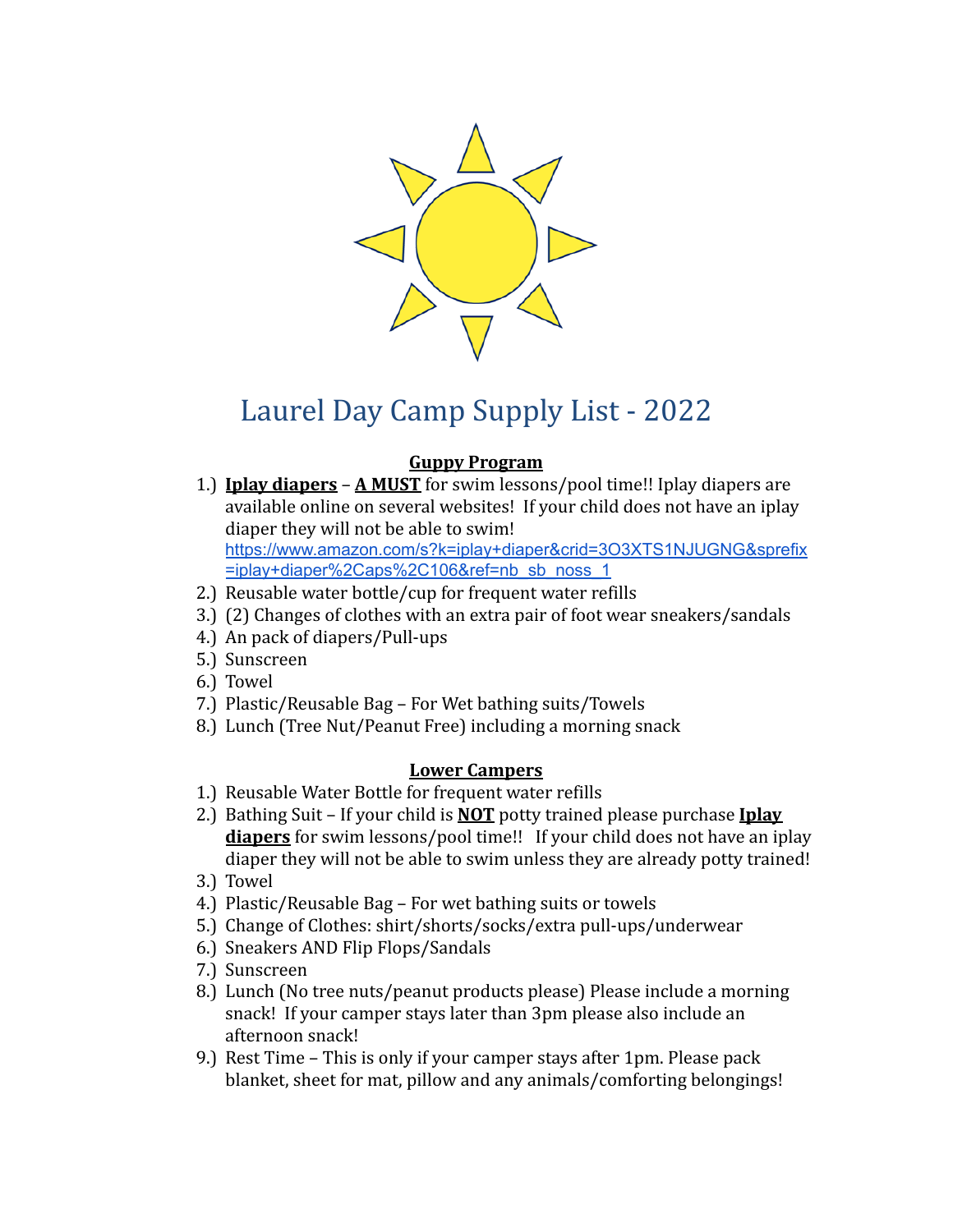#### **Middle Campers**

- 1.) Reusable Water Bottle for frequent water refills
- 2.) Bathing suit, towel, sunscreen
- 3.) Plastic/Reusable Bag For wet bathing suit/towels etc
- 4.) Change of Clothes: Shirt, Shorts, socks, shoes (Sneakers/Flip Flops/Sandals)
- 5.) Sunscreen!
- 6.) Lunch (No tree nuts or peanut products please) Please also include a morning snack! If your camper will be staying past 3pm please also pack an afternoon snack!
- 7.) Rest Time This is only if your camper stays after 1pm. Please pack a blanket, sheet for mat, pillow and any animals/comforting belongings!

#### **Upper Campers & Counselor in Training Campers (CIT)**

- 1.) Reusable Water Bottle for frequent water refills
- 2.) Bathing Suit, Towel, Sunscreen
- 3.) Lunch (No tree nuts or peanut products please) Please also include a morning snack! If your camper will be staying past 3pm please also pack an afternoon snack!
- 4.) Plastic/Reusable Bag For wet bathing suits/towels
- 5.) Change of Clothes
- 6.) Footwear & Activities During the camp day campers can wear either sneakers or flip flops but please pack appropriate footwear for activities throughout the day!

### Please remember to LABEL all of your camper's belongings! We suggest using: **Mabel's Label's!!**

Every summer, we try to reduce our lost and found and once again this year, we're teaming up with a great company, Mabel's Labels. They make fantastic, cute labels to prevent mixed up or lost items! We HIGHLY RECOMMEND these custom labels for camp gear – clothes, lunchboxes, shoes, etc. For every purchase you make through this site, Mabel's Labels will give The Laurel Day Camp 20%, which we will use to add even more enrichment - visitors, special trips, and more!

Just go to <http://mabelslabels.com> and click on the "Support a Fundraiser" button. Scroll down to "THE LAUREL DAY CAMP (BREWSTER)" and shop!

> Thank you!!! The Laurel Day Camp 1436 Long Pond Road